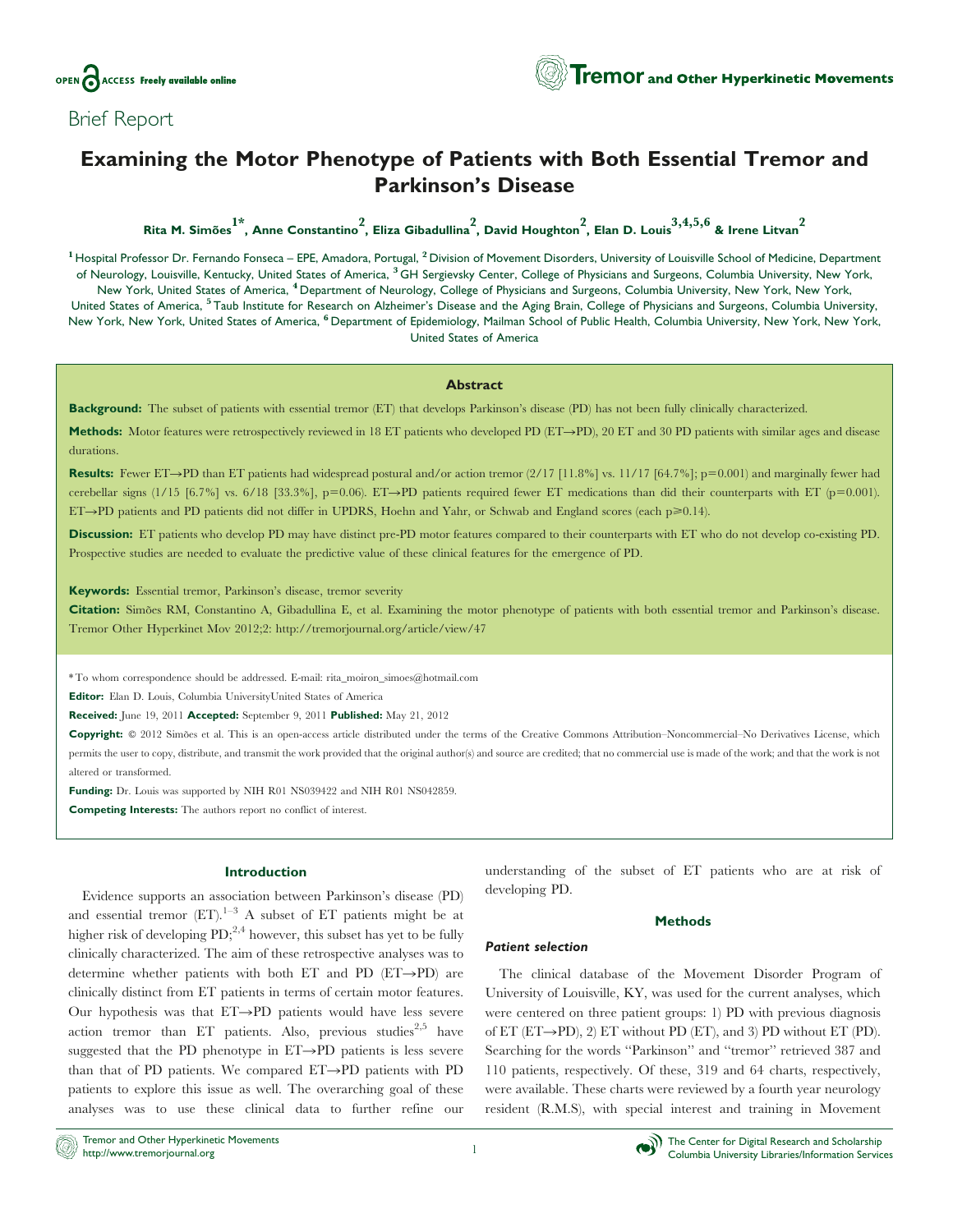Disorders, to locate patients with both the diagnosis of PD (meeting UK Parkinson's disease Brain Bank criteria<sup>6</sup> for probable PD) and a previous history of ET (fulfilling criteria of definite ET according to the consensus statement of the Movement Disorder Society, $\frac{7}{1}$  if parkinsonian signs were not considered): 18 were identified. Although no minimum time between ET and PD onset was specified, all but two patients had latencies  $\geq 5$  years. Based on the observed age distribution of the 18  $ET\rightarrow PD$  patients,  $ET$  patients and PD patients were selected  $if \geq 60$  years old, in order to ensure age comparability among groups. Similarly, PD duration in the PD group was restricted to  $\leq$ 5 years in order to ensure comparability of PD duration with  $ET\rightarrow PD$  patients.

Seventy-four of the ''Parkinson'' charts reviewed met the above inclusion criteria for the PD group  $(\geq 60$  years old,  $\leq 5$  years of PD and UK Parkinson's disease Brain Bank criteria<sup>6</sup> for probable PD), and the first 30 on an alphabetical list were selected. Of the 64 ''tremor'' charts reviewed, 20 fulfilled inclusion criteria for the ET group (age  $\geq 60$ years old, definite ET according to the consensus statement of the Movement Disorder Society<sup>7</sup>) and all 20 were selected.

## Data abstraction

All clinical charts were reviewed (R.M.S.), and every third chart was also reviewed by a movement disorder neurologist (A.C.) to ensure that abstracted data were valid. To assess reviewer bias, a third reviewer (E.G., a physician who was a research assistant in the Movement Disorders division), who was blinded to the study hypothesis, reviewed a random sample of 10 ET $\rightarrow$ PD patient charts, assessing the main findings (anatomic distribution of tremor and number of ET medications). There was high agreement between reviewers, indicating that reviewer bias was not present. A data abstraction form included self-reported family history (first-degree relatives) of ET or PD, age at onset (based on first symptom) of PD and ET, and first parkinsonian symptom, as well as data from the most recent visit. Data from the most recent visited included age, anatomic distribution of tremor (upper and lower limb postural and kinetic tremors, head tremor, and voice tremor, based on both history and examination), ET medications, and data from the neurological examination. Other objective data from the most recent visit included cerebellar signs, subscores of the motor Unified Parkinson's Disease Rating Scale<sup>8</sup> (UPDRS) (rest tremor, rigidity, bradykinesia, postural instability), total UPDRS score, Hoehn and Yahr score,<sup>9</sup> and Schwab and England<sup>10</sup> score. Cerebellar signs were coded as present if any of nystagmus, intention tremor or dysmetria in the finger-to-nose or heel-to-knee maneuvers were present. Rest tremor, bradykinesia, rigidity, and postural instability (pull test) were coded as present when the UPDRS score was  $\geq 1$ . Widespread postural and/or action tremor indicated that tremor was not restricted to the arms but also included the head, voice, or legs. To compare  $ET\rightarrow PD$  and PD patients, the highest UPDRS subscores (right or left side) were used.

## Data analyses

Statistical analysis was performed using the SPSS 10 (R.M.S.). Parametric tests were used throughout (Chi-square test for categorical variables and t-test or ANOVA for continuous variables). Statistical significance was considered when  $p<0.05$ .

#### **Results**

#### Demographics [\(Table 1\)](#page-2-0)

 $ET\rightarrow PD$ ,  $ET$  and PD patients had similar gender and age.

## $ET \rightarrow PD$  vs. ET [\(Table 1\)](#page-2-0)

 $ET\rightarrow PD$  and  $ET$  patients had similar duration of  $ET$ . Fewer  $ET\rightarrow PD$  patients had widespread postural and/or action tremor at their most recent visit, especially head tremor. Marginally fewer  $ET \rightarrow$ PD had cerebellar signs than did their counterparts with ET.  $ET \rightarrow PD$ patients required fewer ET medications at their most recent visit than did their counterparts with ET. Family history of PD was nearly twice as common in  $ET\rightarrow PD$ , but the difference was not significant. As expected, signs of parkinsonism were more common in  $ET\rightarrow PD$  than ET patients.

One could argue that, after receiving a diagnosis of PD, ET symptoms and signs in  $ET\rightarrow PD$  patients might receive less attention (i.e., not commented on in clinical notes and not the focus of treatment efforts). To assess this possibility, we performed sensitivity analyses.  $ET \rightarrow PD$  cases were stratified into two groups (mild PD vs. more severe PD) based on the median UPDRS score. We hypothesized that the presence of fewer ET signs in the group with more severe PD would support the notion that PD signs were drawing attention away from ET signs. By contrast, similar severity of ET in the two groups would argue that PD signs were not drawing attention away from ET signs. We found that a similar proportion of ET cases in each group had widespread postural and/or action tremor  $(p=0.72)$  and a similar proportion of ET cases in each group required more than one medication ( $p=0.56$ ).

## $ET \rightarrow PD$  vs. PD [\(Table 1\)](#page-2-0)

The latency between ET and PD onset was  $19.3 + 15.7$  (range 2–64) years. The majority  $(61.1\%, 11/18)$  had a latency  $>10$  years and, in 11.1%  $(2/18)$  it was  $\leq$ 5 years. The main PD phenotypes in the PD group were tremor predominant or mixed tremor–bradykinesia– rigidity (75.9%; 22/29). Family history of ET was more common in  $ET \rightarrow PD$  than PD patients. UPDRS scores were similar in the two groups.

## **Discussion**

 ${\rm ET}$  patients are more likely to develop PD than  $\rm controls^{11}$  and there is growing clinical,<sup>1,2,4</sup> imaging,<sup>12–14</sup> and neuropathological<sup>15–17</sup> evidence supporting a physiopathological link between ET and PD.

In this study, fewer  $ET\rightarrow PD$  patients had widespread postural and/ or action tremor or cerebellar signs and they required fewer ET medications than did their counterparts with ET. The duration of ET was similar in these  $ET\rightarrow PD$  and  $ET$  patients. One possible explanation is that ET patients who are prone to developing PD have a less severe ET phenotype than do their counterparts who do not develop PD. An alternative explanation, which we cannot fully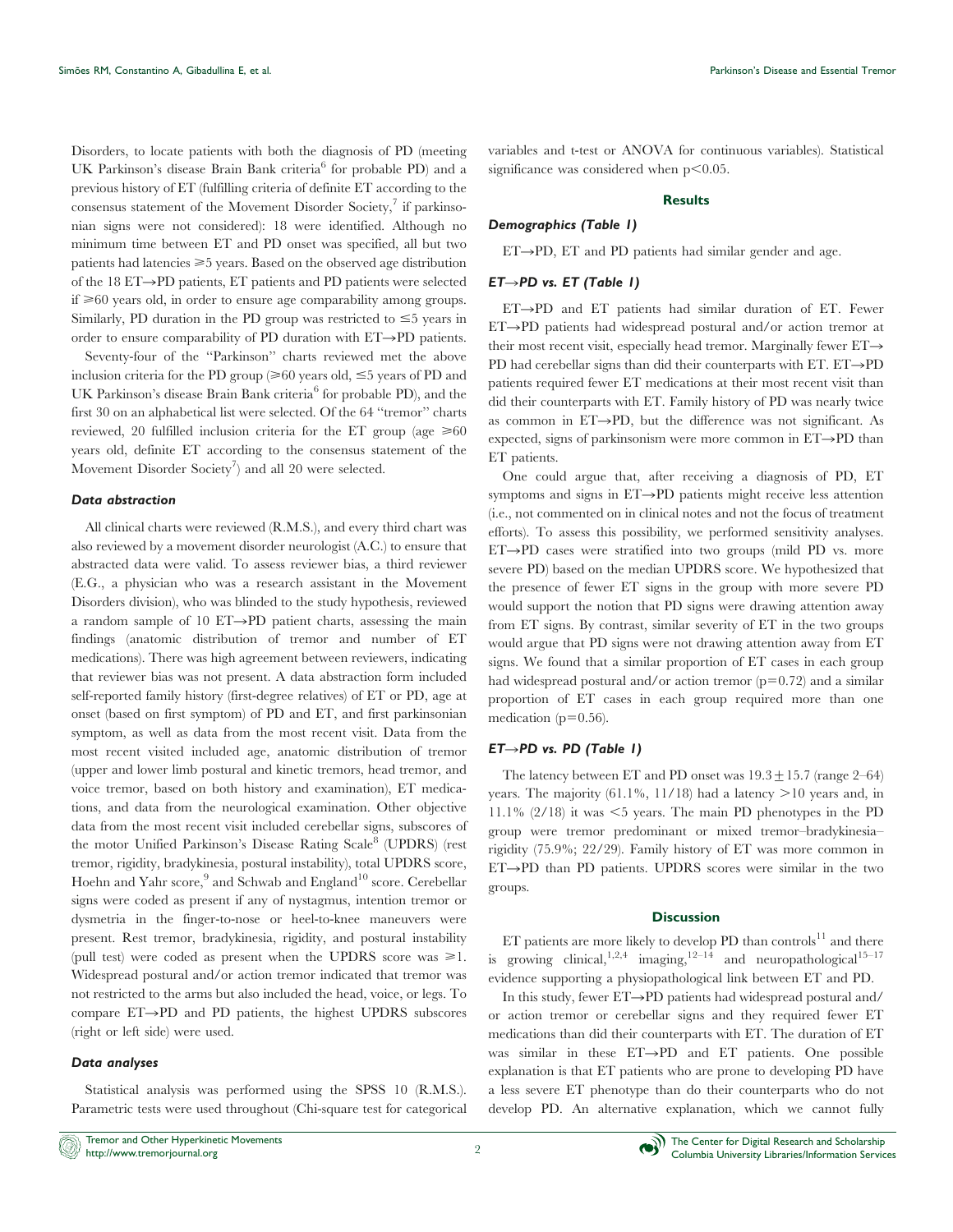|                                                                | $ET \rightarrow PD (n=18)$ | ET $(n=20)$      | PD $(n=30)$              | Significance (p)        |
|----------------------------------------------------------------|----------------------------|------------------|--------------------------|-------------------------|
| Demographic characteristics                                    |                            |                  |                          |                         |
| Age at last visit (mean $\pm$ SD years)                        | $74.4 \pm 8.2$             | $72.8 + 8.1$     | $71.0 \pm 7.3$           | $0.34$ <sup>1</sup>     |
| Gender (males: n; %)                                           | 13; 72.2%                  | 11; 55.0%        | 21; 70.0%                | $0.45^3$                |
| $ET \rightarrow PD$ vs. $ET$                                   |                            |                  |                          |                         |
| Age at onset of ET (mean $\pm$ SD years)                       | $49.8 + 18.6$              | $47.6 \pm 24.8$  |                          | $0.75^2$                |
| Duration of ET (mean $\pm$ SD years)                           | $24.0 \pm 15.6$            | $25.4 \pm 21.6$  |                          | $0.82^{2}$              |
| Duration of ET prior to PD onset<br>(mean $\pm$ SD years)      | $19.3 \pm 15.7$            |                  |                          |                         |
| Family history of ET (n; %)                                    | 9/17; 52.9%                | 11/20; 55.0%     |                          | 0.90 <sup>3</sup>       |
| Family history of PD (n; %)                                    | 3/17; 17.6%                | 2/20; 10.0%      |                          | 0.50 <sup>3</sup>       |
| Rest tremor (n; %)                                             | 13/16, 81.2%               | 5/19; 26.3%      |                          | $<$ 0.001 <sup>3</sup>  |
| Bradykinesia (n; %)                                            | 11/12, 91.7%               | $3/18$ ; $16.7%$ |                          | $<$ 0.0001 <sup>3</sup> |
| Rigidity (n; %)                                                | 11/12, 91.7%               | 5/19; 26.3%      |                          | $<$ 0.0001 $^3$         |
| Postural instability (n; %)                                    | 4/16; 25.0%                | 1/17; 5.9%       | $\overline{\phantom{0}}$ | $0.13^{3}$              |
| Cerebellar signs (n; %)                                        | 1/15, 6.7%                 | 6/18, 33.3%      |                          | 0.06 <sup>3</sup>       |
| Widespread postural and/or action tremor<br>(n; % )            | 2/17; 11.8%                | 11/17; 64.7%     |                          | 0.001 <sup>3</sup>      |
| Lower limb tremor (n; %)                                       | 1/17; 5.9%                 | 4/17; 23.5%      |                          | $0.15^{3}$              |
| Head tremor (n,%)                                              | 1/17; 5.9%                 | 7/17; 41.2%      |                          | $0.02^3$                |
| Voice tremor (n, %)                                            | 2/17; 11.8%                | 4/17; 23.5%      |                          | $0.37^{3}$              |
| Need >1 medication for ET at most recent<br>visit $(n; % )$    | 2/17; 11.8%                | 12/18; 66.7%     |                          | 0.001 <sup>3</sup>      |
| $ET \rightarrow PD$ vs. PD                                     |                            |                  |                          |                         |
| Age at onset of PD (mean $\pm$ SD years)                       | $71.4 \pm 10.1$            |                  | $67.7 + 7.0$             | 0.14 <sup>2</sup>       |
| Duration of PD (mean $\pm$ SD years)                           | $4.8 \pm 7.6$              |                  | $3.8 + 4.2$              | $0.56^{2}$              |
| Family History of ET (n, %)                                    | 9/17; 52.9%                |                  | 2/24; 8.3%               | $<$ 0.0001 <sup>3</sup> |
| Family history of PD (n; %)                                    | 5/17; 29.4%                |                  | 7/29; 24.1%              | $0.80^{3}$              |
| First symptom of PD                                            |                            |                  |                          |                         |
| Rest tremor (n; %)                                             | 8/15; 53.3%                |                  | 19/27; 70.4%             | 0.18 <sup>3</sup>       |
| Bradykinesia (n; %)                                            | 7/15; 46.7%                |                  | 6/27; 22.2%              |                         |
| Rigidity (n; %)                                                | 0/15;0%                    |                  | 2/27; 7.4%               |                         |
| UPDRS - rest tremor upper limb<br>(mean $\pm$ SD) <sup>2</sup> | $1.3 \pm 1.0^{4}$          |                  | $1.0 \pm 1.0^{4}$        | $0.25^2$                |

<span id="page-2-0"></span>Table 1. Comparison of Demographic Characteristics and Motor Features of ET->PD, ET, and PD Patients

Tremor and Other Hyperkinetic Movements D) http://www.tremorjournal.org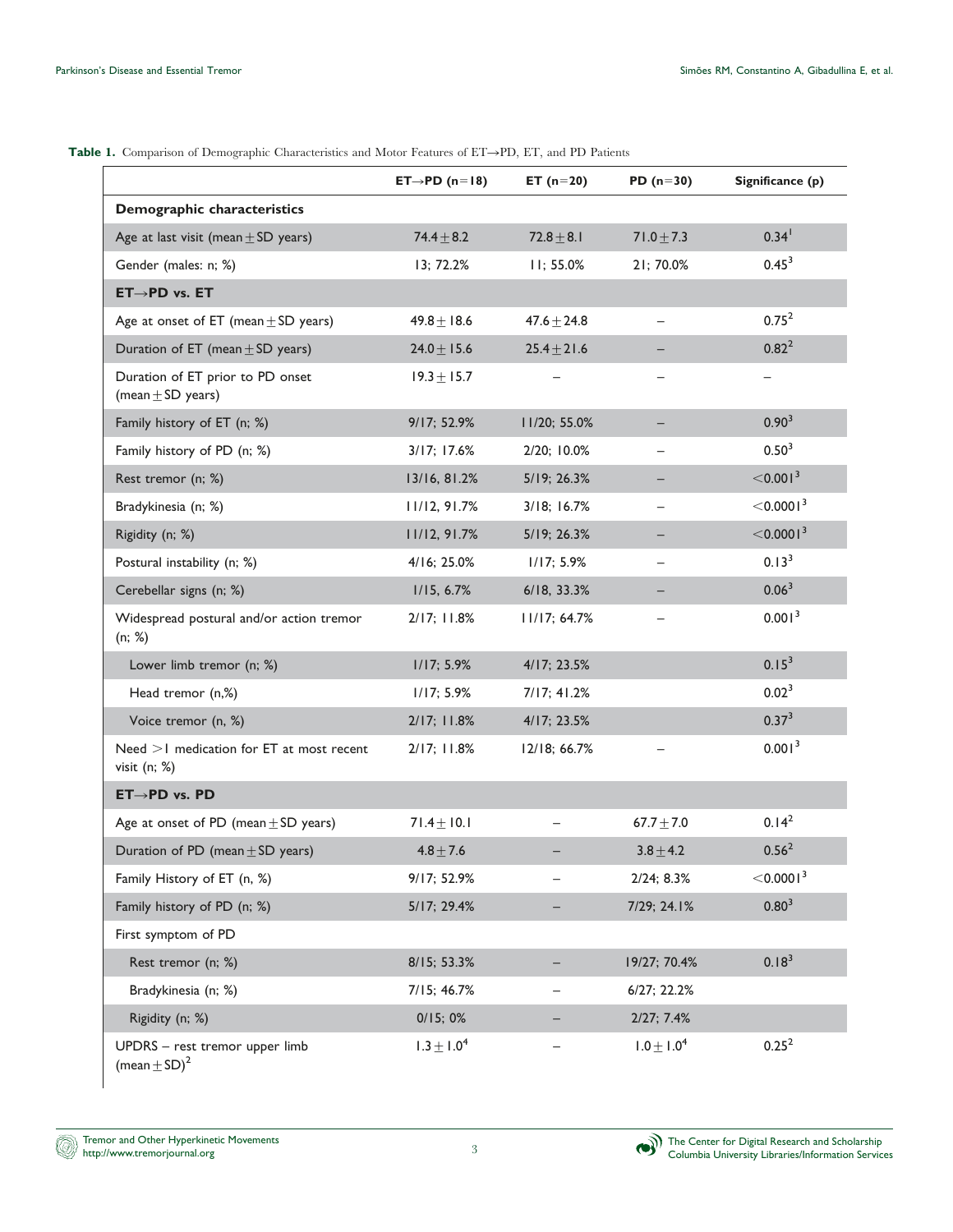## Table 1. Continued

|                                                          | $ET \rightarrow PD (n=18)$  | ET $(n=20)$ | PD $(n=30)$       | Significance (p)  |
|----------------------------------------------------------|-----------------------------|-------------|-------------------|-------------------|
| UPDRS – finger tapping (mean $\pm$ SD) <sup>5</sup>      | $1.1 \pm 0.7^4$             |             | $1.5 \pm 0.7^4$   | 0.10 <sup>2</sup> |
| UPDRS – rigidity upper limb (mean $\pm$ SD) <sup>5</sup> | $1.1 \pm 0.5^4$             | -           | $1.4 \pm 0.6^4$   | 0.10 <sup>2</sup> |
| UPDRS – pull test (mean $\pm$ SD)                        | $0.5 \pm 0.6^4$             | -           | $0.2 + 0.4^4$     | $0.25^2$          |
| UPDRS total (mean $\pm$ SD)                              | $22.4 + 14.8^{4}$           |             | $30.4 \pm 17.6^4$ | $0.14^2$          |
| Hoehn and Yahr score (mean $\pm$ SD)                     | $2.2 + 0.7$                 |             | $2.0 + 0.4$       | $0.22^{2}$        |
| Schwab and England score (mean $+$ SD)                   | 91.8 $\pm$ 7.2 <sup>4</sup> |             | $87.9 \pm 8.7^4$  | $0.15^2$          |

% are related to the available data;

Statistical tests used: <sup>1</sup>ANOVA, <sup>2</sup>t-test, and <sup>3</sup>Chi-square.

<sup>4</sup>Data not available for all subjects

<sup>5</sup>Data from most affected side (right or left) were used.

Abbreviations: ET, essential tremor; PD, Parkinson's disease; SD, standard deviation; UPDRS, Unified Parkinson's Disease Rating Scale.

exclude, is that, after receiving a diagnosis of PD, ET symptoms and signs in  $ET\rightarrow PD$  patients received less attention (i.e., not commented on in clinical notes and not the focus of treatment efforts). However, our sensitivity analyses suggested that this was not the case.

 $ET\rightarrow PD$  patients have previously been shown to have less severe parkinsonism<sup>2,5</sup> when compared to other PD patients. This was not noted in the current dataset. This difference could be due to our small sample size, retrospective design, short duration of PD (less than 5 years), and high proportion of PD patients with non-akinetic rigid phenotypes, which are known to have a better motor outcome.<sup>18,19</sup>

This study has some limitations. First, the retrospective design and the small sample size may have limited the power to detect associations. It is possible that some group differences were only detected as trends rather than statistically significant differences. This being said, many significant associations were detected, indicating that the sample size was adequate for those comparisons. Second, limb postural, and kinetic tremors, head tremor, and voice tremor were assessed during routine clinical care; however, a standardized, ordinal tremor rating scale was not used; this may have biased the results towards the null hypothesis by reducing precision and obscuring differences between ET groups that may have been present.

In summary, our study suggests that ET patients who develop PD may have distinct pre-PD motor features than their counterparts with ET who do not develop co-existing PD. Prospective studies are now needed to evaluate the predictive value of these clinical features for the emergence of PD.

## References

1. Yahr MD, Orosz D, Purohit DP. Co-occurrence of essential tremor and Parkinson's disease: clinical study of a large kindred with autopsy findings. Parkinsonism Relat Disord 2003;9:225–231, [http://dx.doi.org/10.1016/S1353-](http://dx.doi.org/10.1016%2FS1353-8020%2802%2900057-3) [8020\(02\)00057-3.](http://dx.doi.org/10.1016%2FS1353-8020%2802%2900057-3)

2. Tan EK, Lee SS, Fook-Chong S, Lum SY. Evidence of increased odds of essential tremor in Parkinson's disease. Mov Disord 2008;23:993–997, [http://dx.](http://dx.doi.org/10.1002%2Fmds.22005) [doi.org/10.1002/mds.22005.](http://dx.doi.org/10.1002%2Fmds.22005)

3. Shahed J, Jankovic J. Exploring the relationship between essential tremor and Parkinson's disease. Parkinsonism Relat Disord 2007;13:67-76, [http://dx.doi.](http://dx.doi.org/10.1016%2Fj.parkreldis.2006.05.033) [org/10.1016/j.parkreldis.2006.05.033.](http://dx.doi.org/10.1016%2Fj.parkreldis.2006.05.033)

4. Minen MT, Louis ED. Emergence of Parkinson's disease in essential tremor: A study of the clinical correlates in 53 patients. Mov Disord 2008;23: 1602–1605, [http://dx.doi.org/10.1002/mds.22161.](http://dx.doi.org/10.1002%2Fmds.22161)

5. Geraghty JJ, Jankovic J, Zetusky WJ. Association between essential tremor and Parkinson's disease. Ann Neurol 1985;17:329–333, [http://dx.doi.org/10.](http://dx.doi.org/10.1002%2Fana.410170404) [1002/ana.410170404.](http://dx.doi.org/10.1002%2Fana.410170404)

6. Daniel SE, Lees AJ. Parkinson's Disease Society Brain Bank, London: overview and research. *J Neural Transm Suppl* 1993;39:165-172.

7. Deuschl G, Bain P, Brin M. Consensus statement of the Movement Disorder Society on Tremor. Ad Hoc Scientific Committee. Mov Disord 1998; 13(Suppl 3):2–23.

8. Fahn S, Elton RL, Committee UD. Unified Parkinson's Disease Rating Scale. In: Fahn SMC, Calne DB, Goldstein M, eds. Recent Developments in Parkinson's Disease. Florham Park, NJ: Macmillan, 1987:153–163.

9. Hoehn MM, Yahr MD. Parkinsonism: onset, progression and mortality. Neurology 1967;17:427–442.

10. Gillingham FJ DM. Third Symposium of Parkinson's Disease. Edinburgh, UK: E&S Livingstone, 1969:152–157.

11. Benito-Leon J, Louis ED, Bermejo-Pareja F. Risk of incident Parkinson's disease and parkinsonism in essential tremor: a population based study. *J Neurol* Neurosurg Psychiatry 2009;80:423–425, [http://dx.doi.org/10.1136/jnnp.2008.](http://dx.doi.org/10.1136%2Fjnnp.2008.147223) [147223.](http://dx.doi.org/10.1136%2Fjnnp.2008.147223)

12. Piccini P, Morrish PK, Turjanski N, et al. Dopaminergic function in familial Parkinson's Disease: a clinical and 18F-Dopa positron emission tomography study. Ann Neurol 1997;41:222-229, [http://dx.doi.org/10.1002/](http://dx.doi.org/10.1002%2Fana.410410213) [ana.410410213.](http://dx.doi.org/10.1002%2Fana.410410213)